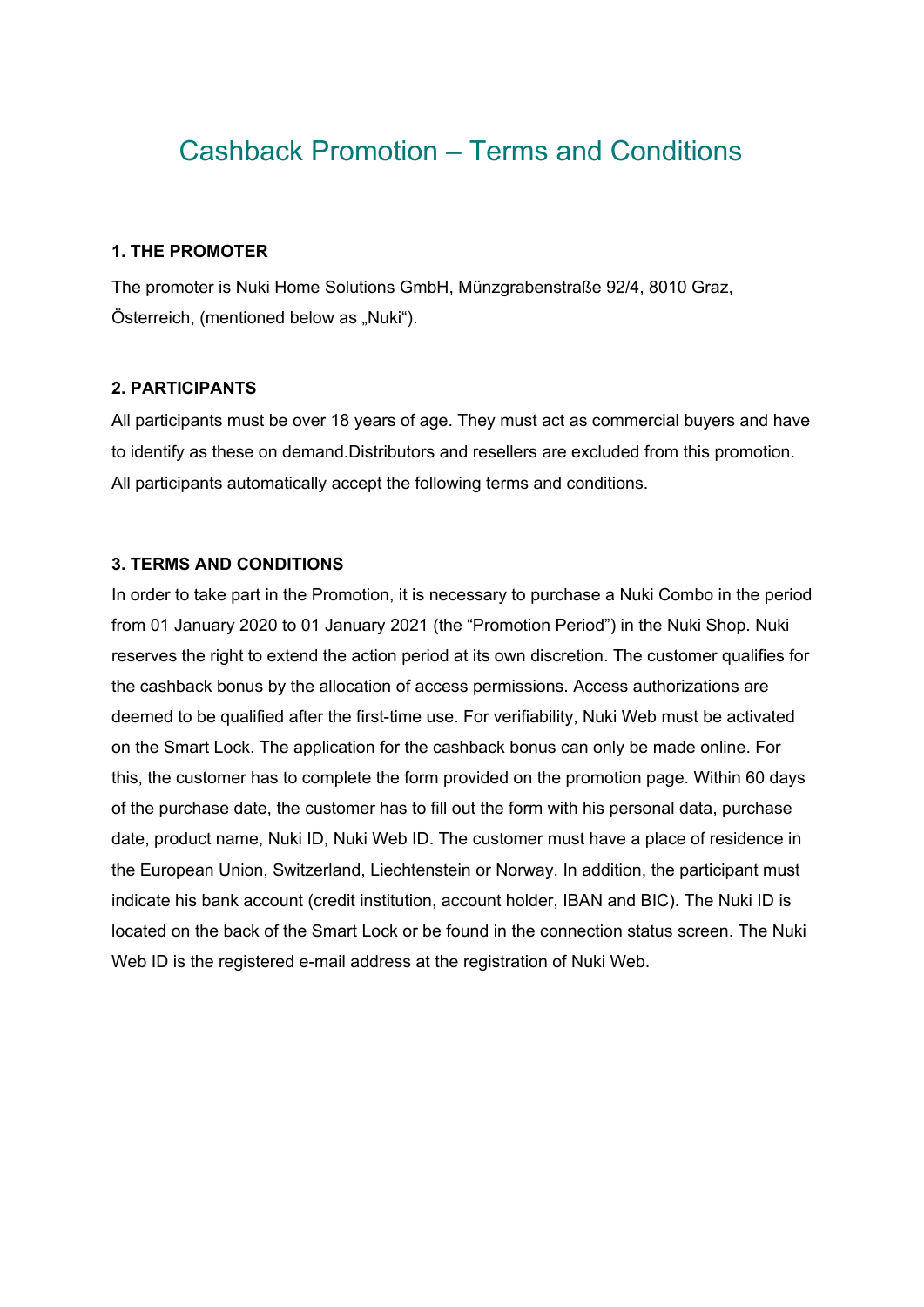#### **4. Bonuses Cashback Aktion**

| <b>Access Permissions</b> | <b>Bonus</b> |
|---------------------------|--------------|
| 50 Permissions            | 250,00€      |
| 40 Permissions            | 200,00 €     |
| <b>30 Permissions</b>     | 150,00 €     |
| 20 Permissions            | 100,00€      |
| 10 Permissions            | 50,00€       |

#### **5. PROCESS**

The customer buys a Nuki Combo and adds permissions to the employees. As soon as they have installed the Nuki App and used it to unlock or lock the Smart Lock for the first time, the invitation is considered to be qualified and counts for the bonus.

The purchase date is based on the invoice. Each company can participate only once in this promotion. It is not permitted to apply the bonus for one stage and later on a further bonus for the next stage. In this case, the payout will be the first payout stage.

After successful validation of the application, the customer receives a confirmation by e-mail and the bonus is paid within 90 days to the specified bank account. A cash payment is not possible.

In case of questions, the customer service is available by e-mail: contact@nuki.io Participation is only possible online.

If the customer makes use of the right of return or objection after the purchase, the bonus claim is non-refundable. Already paid bonuses must be repaid forthwith.

Dealers and other resellers, their employees and their dependents are excluded from the promotion. Intermediaries and retailers are not allowed to participate in the name of their customers. Nuki assumes no warranties for product availability during the promotion period. If the payment of the bonus generates a taxable advantage, the obligation to pay these taxes stay with the recipient. Nuki does not provide receipts of the bonus paid.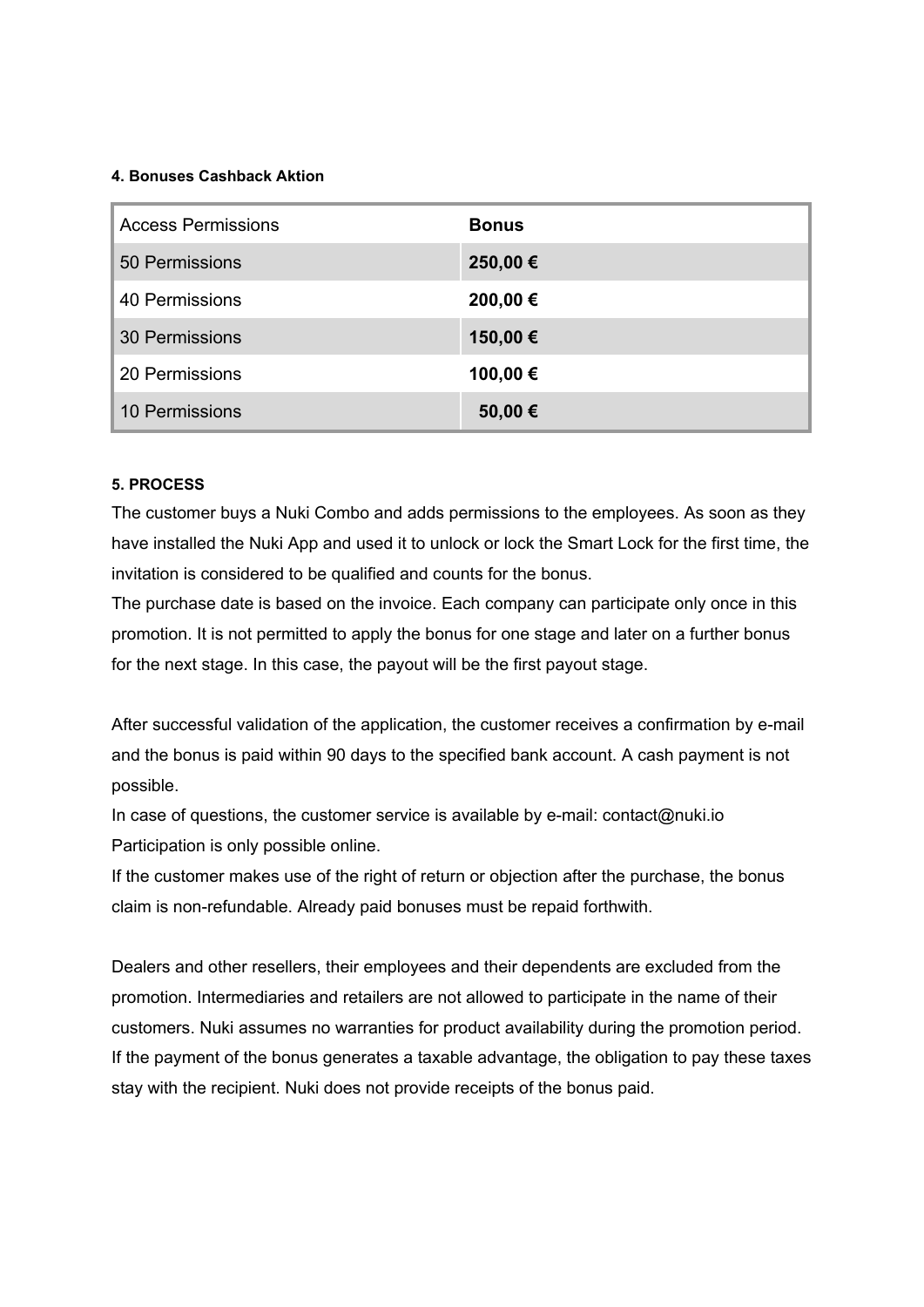Nuki reserves the right to decline incomplete, incorrect, amended or illegal submissions. If the participant has not received any feedback from Nuki within two weeks of registration, he will be asked to notify Nuki by email at contact@nuki.io.

Customers with an incomplete registration will be notified by email and asked to provide the missing details within 60 days after the purchase. If the participant does not fulfill this or provide again incomplete information, entitlement will lapse. Each company is only allowed to participate in this promotion once.

Personal data such as name, address, etc. are only stored and processed by Nuki within this special promotion. These data will be treated strictly confidentially, passed on to third parties only if necessary for the execution of this action and only used with prior express consent for advertising purposes.

The legal process is excluded.

Nuki employees, as well as their family members, are excluded from participation. Nuki reserves the right to change the conditions of participation at any time without prior notice or reason, suspend or terminate the promotion. Nuki makes use of this possibility in particular if, for technical reasons or for legal reasons, proper performance of the action can not be guaranteed.

These conditions of participation are subject to Austrian law and must be interpreted accordingly and all disputes arising out of or in connection with them are subject to the non-exclusive jurisdiction of the Austrian courts.

#### **6. LEGAL INFORMATION**

**Nuki Home Solutions GmbH**  Münzgrabenstr. 92 / 4 8010 Graz http://www.nuki.io Commercial register: LG für ZRS Graz

Commercial register no.: FN 422826d

VAT: ATU69049727

Appropriate regulating authority: Magistrat Graz